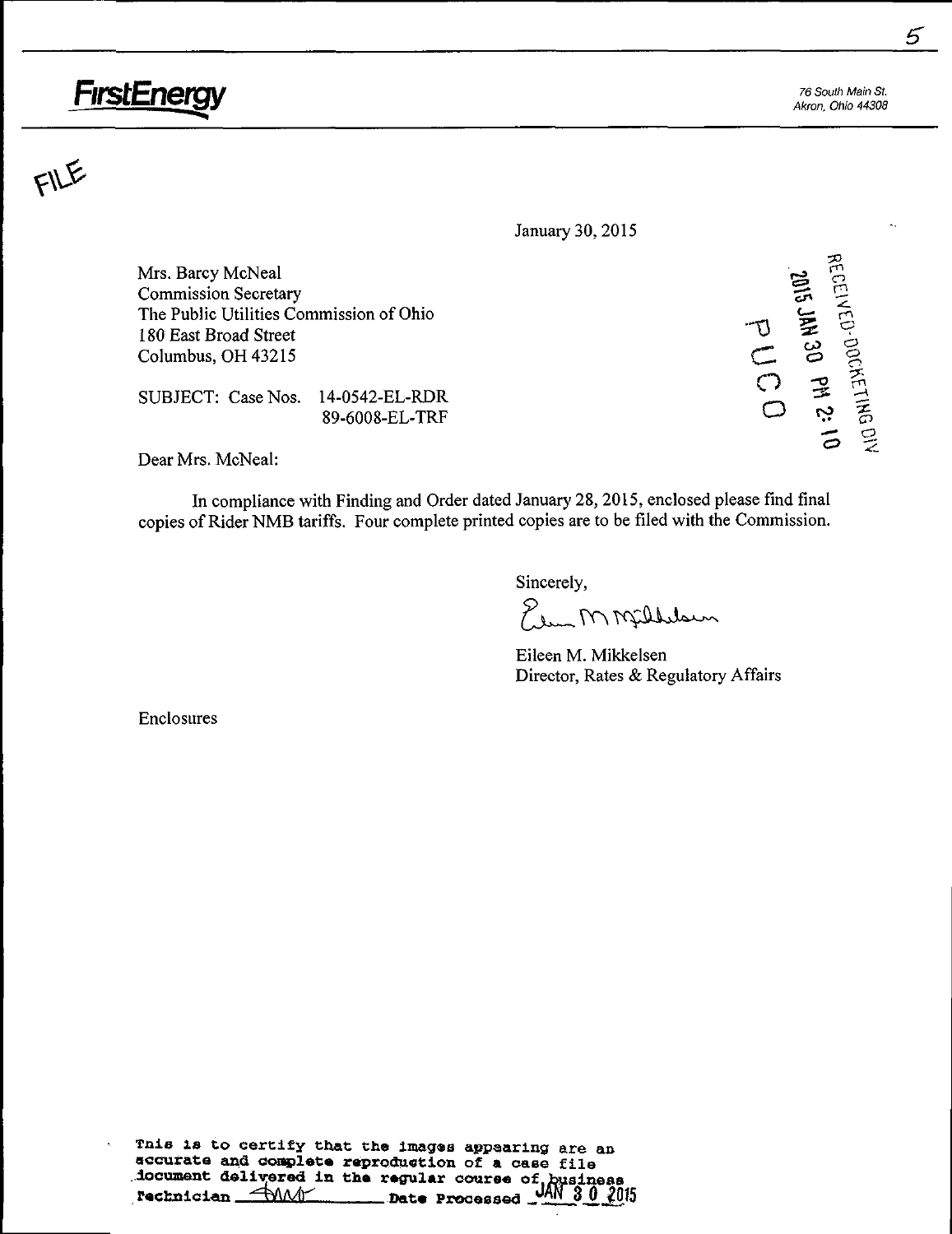- BU = Forecasted billing units for the Computation Period for each rate schedule.
- CAT = The Commercial Activity Tax rate as established in Section 5751.03 of the Ohio Revised Code.

# NMB charges:

| RS (all kWhs, per kWh)          | 0.8004¢  |
|---------------------------------|----------|
| GS* (per kW of Billing Demand)  | \$2.0989 |
| GP* (per kW of Billing Demand)  | \$2,6279 |
| GSU (per kVa of Billing Demand) | \$2,9909 |
| GT (per kVa of Billing Demand)  | \$2,6757 |
| STL (all kWhs, per kWh)         | 0.0000c  |
| TRF (all kWhs, per kWh)         | 0.3311c  |
| POL (all kWhs, per kWh)         | 0.0000¢  |

Separately metered outdoor recreation facilities owned by non-profit, governmental and educational institutions, such as athletic fields, served under Rate GS or GP, primarily for lighting purposes, will be charged per the NMB charge applicable to Rate Schedule POL.

## RIDER UPDATES:

The charges contained in this Rider shall be updated and reconciled on an annual basis. The Company will file with the PUCO a request for approval of the Rider NMB charges on or before May 1 of each year which, shall become effective on a service rendered basis on July 1 through June 30 of the subsequent year, unless otherwise ordered by the Commission.

Filed pursuant to Orders dated August 25, 2010, July 18, 2012, August 21, 2013 and June 11, 2014, in Case Nos. 10-388-EL-SSO,12-123a-EL-SSO, 14-542-EL-RDR before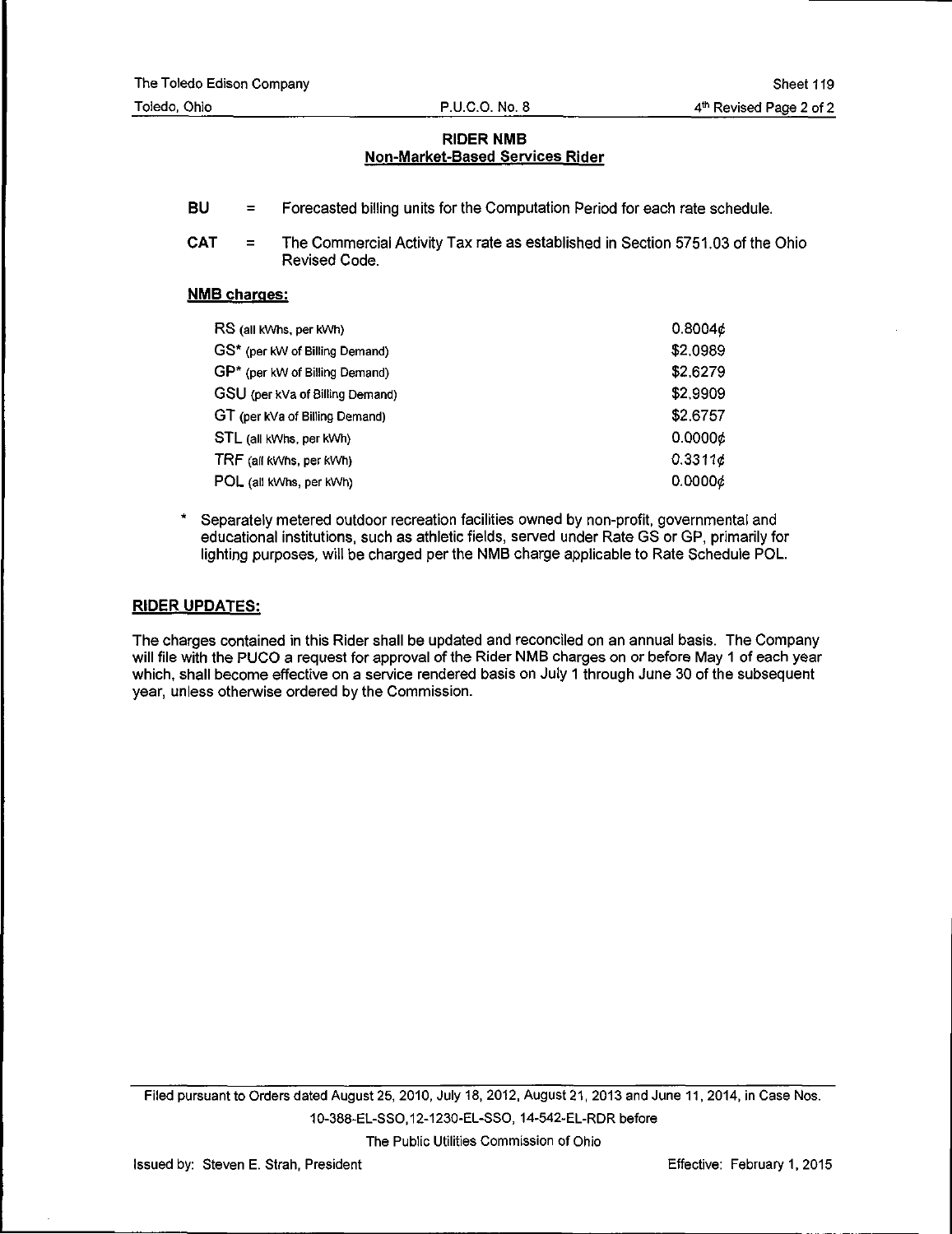- BU = Forecasted billing units for the Computation Period for each rate schedule.
- CAT = The Commercial Activity Tax rate as established in Section 5751.03 of the Ohio Revised Code.

## NMB charges:

| RS (all kWhs, per kWh)          | 0.8004c  |
|---------------------------------|----------|
| GS* (per kW of Billing Demand)  | \$2.0989 |
| GP* (per kW of Billing Demand)  | \$2.6279 |
| GSU (per kVa of Billing Demand) | \$2.9909 |
| GT (per kVa of Billing Demand)  | \$2.6757 |
| STL (all kWhs, per kWh)         | 0.00006  |
| TRF (all kWhs, per kWh)         | 0.3311c  |
| POL (all kWhs, per kWh)         | 0.0000c  |

Separately metered outdoor recreation facilities owned by non-profit, governmental and educational institutions, such as athletic fields, served under Rate GS or GP, primarily for lighting purposes, will be charged per the NMB charge applicable to Rate Schedule POL.

## RIDER UPDATES:

The charges contained in this Rider shall be updated and reconciled on an annual basis. The Company will file with the PUCO a request for approval of the Rider NMB charges on or before May 1 of each year which, shall become effective on a service rendered basis on July 1 through June 30 of the subsequent year, unless othenwise ordered by the Commission.

Filed pursuant to Orders dated August 25, 2010, July 18, 2012, August 21, 2013 and June 11, 2014, in Case Nos. 10-388-EL-SSO,12-1230-EL-SSO, 14-542-EL-RDR before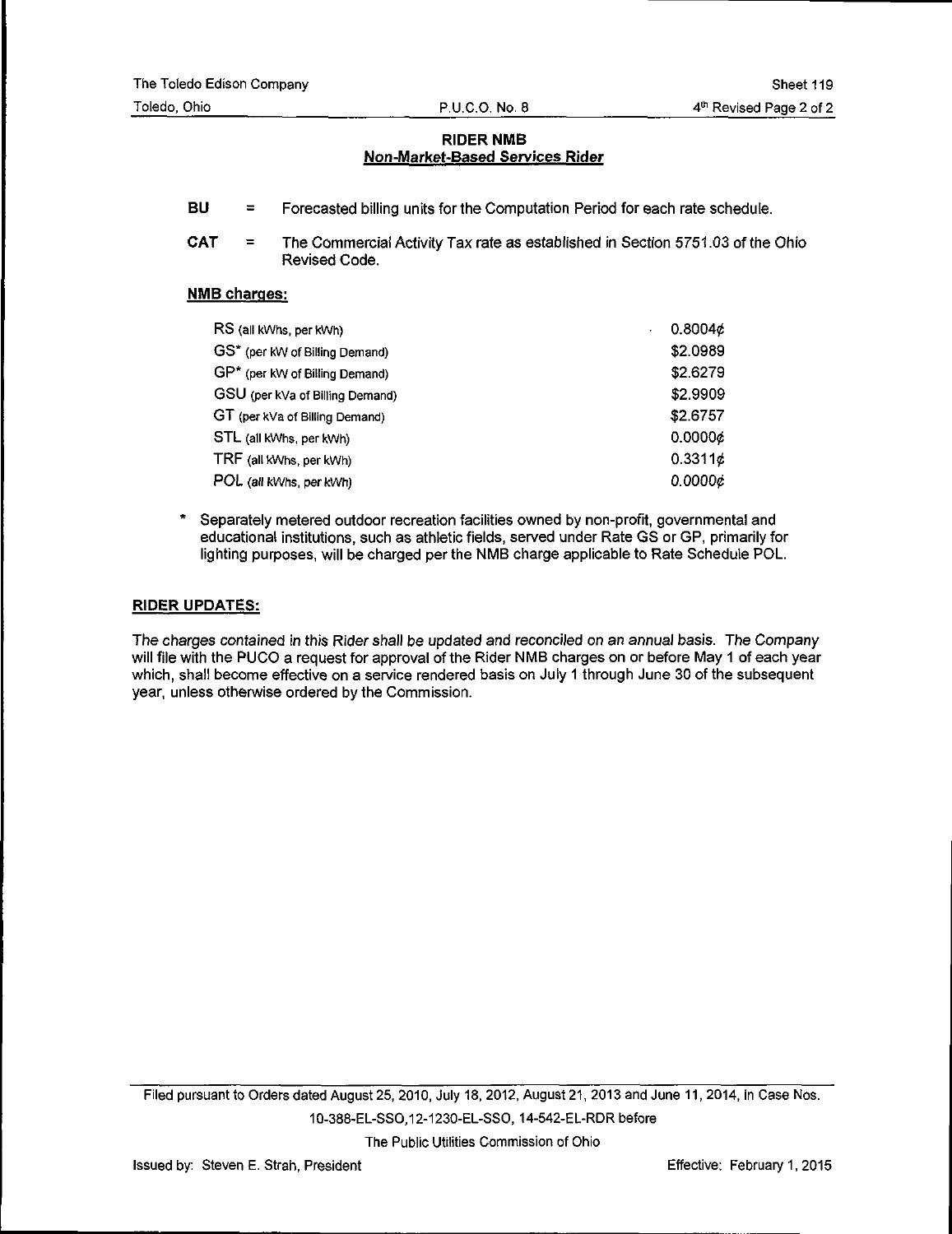- BU = Forecasted billing units for the Computation Period for each rate schedule.
- CAT = The Commercial Activity Tax rate as established in Section 5751.03 of the Ohio Revised Code.

#### NMB charges:

| RS (all kWhs, per kWh)          | 0.8004¢  |
|---------------------------------|----------|
| GS* (per kW of Billing Demand)  | \$2.0989 |
| GP* (per kW of Billing Demand)  | \$2.6279 |
| GSU (per kVa of Billing Demand) | \$2.9909 |
| GT (per kVa of Billing Demand)  | \$2.6757 |
| STL (all kWhs, per kWh)         | 0.0000c  |
| TRF (all kWhs, per kWh)         | 0.3311c  |
| POL (all kWhs. per kWh)         | 0.0000¢  |

Separately metered outdoor recreation facilities owned by non-profit, governmental and educational institutions, such as athletic fields, served under Rate GS or GP, primarily for lighting purposes, will be charged per the NMB charge applicable to Rate Schedule POL.

#### RIDER UPDATES:

The charges contained in this Rider shall be updated and reconciled on an annual basis. The Company will file with the PUCO a request for approval of the Rider NMB charges on or before May 1 of each year which, shall become effective on a service rendered basis on July 1 through June 30 of the subsequent year, unless otherwise ordered by the Commission.

Filed pursuant to Orders dated August 25, 2010, July 18, 2012, August 21, 2013 and June 11, 2014, in Case Nos. 10-388-EL-SSO,12-1230-EL-SSO, 14-542-EL-RDR before